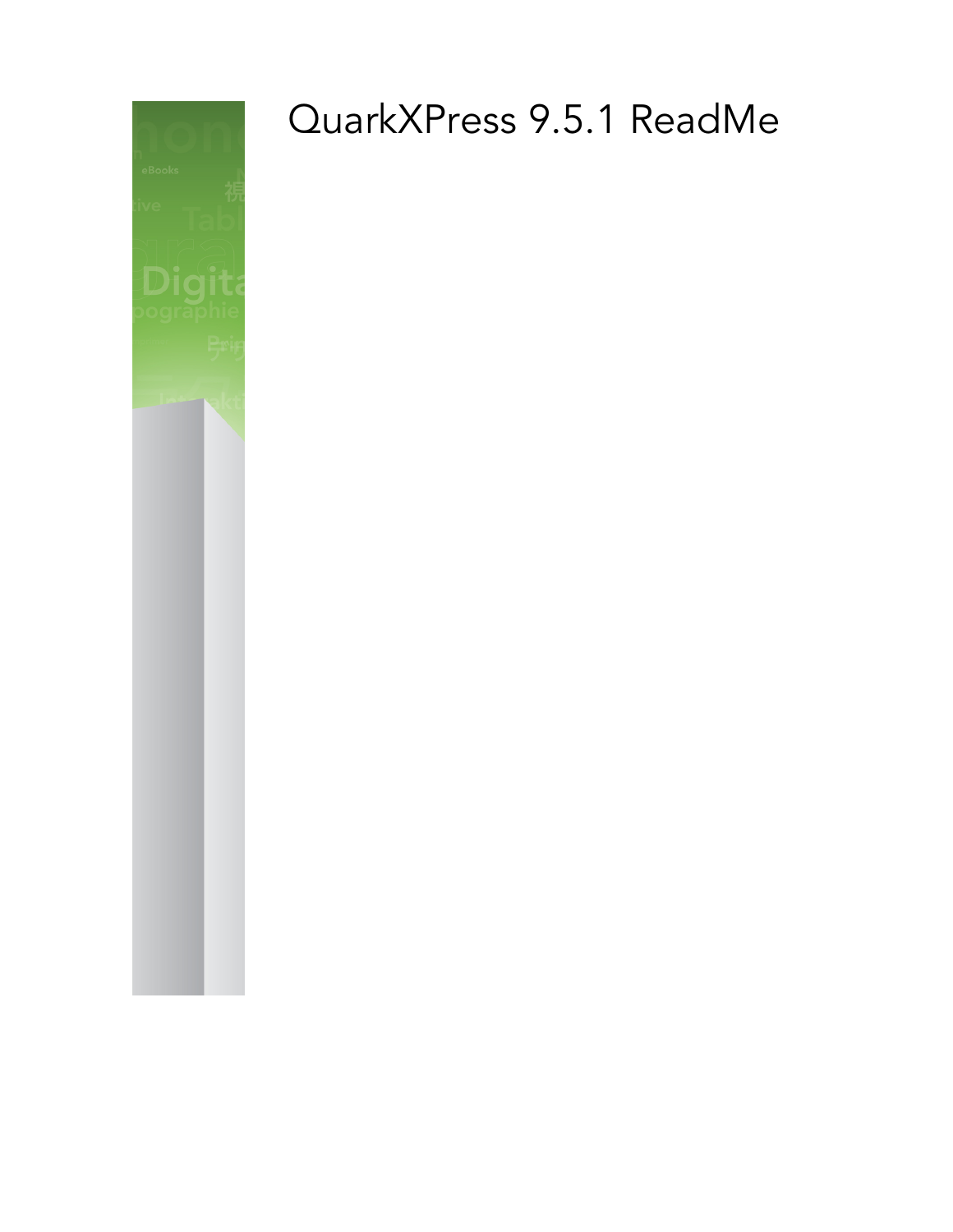### Contents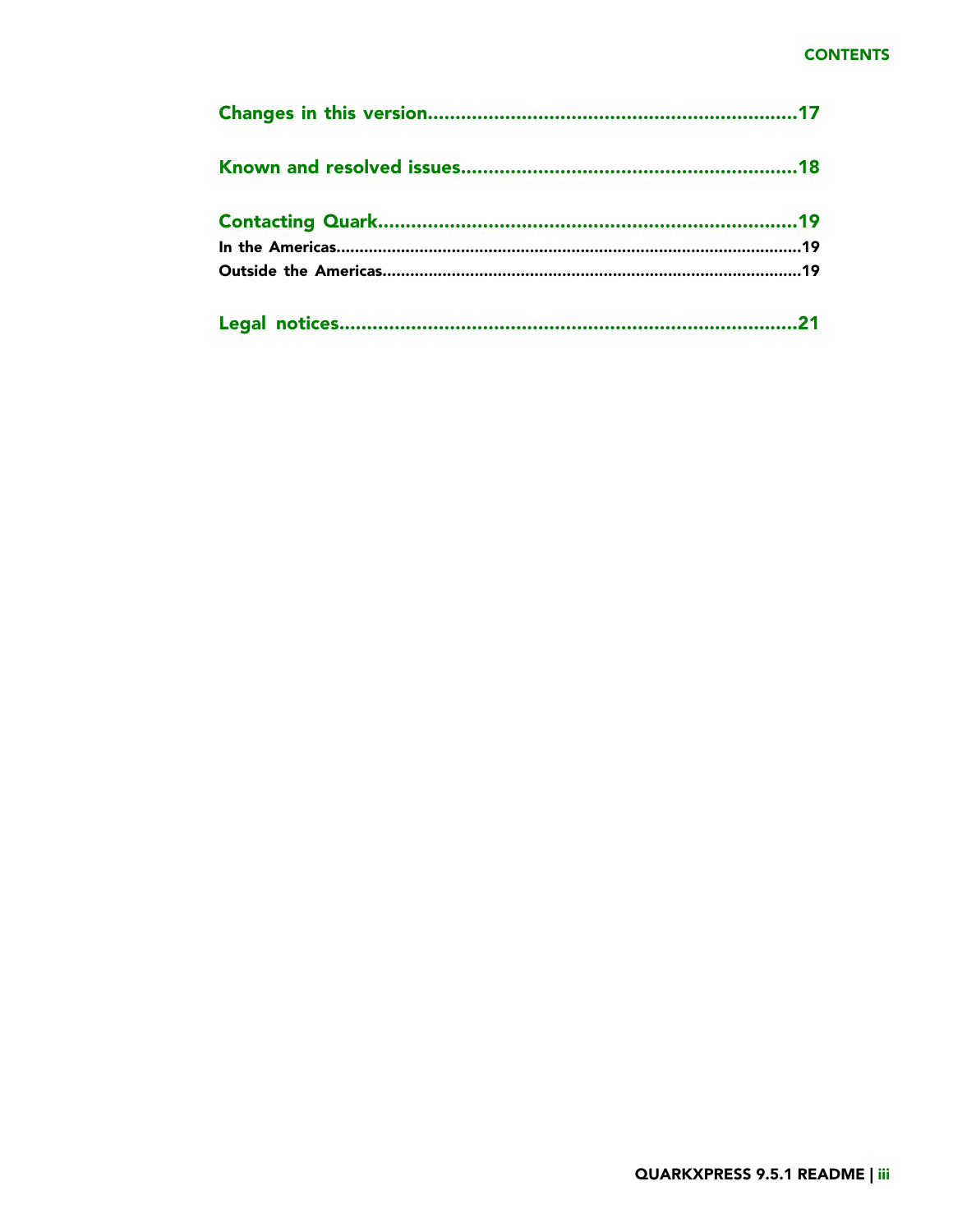### <span id="page-3-0"></span>QuarkXPress 9.5.1 ReadMe

QuarkXPress® 9 offers a wealth of new features, including conditional styles, callouts, bullets and numbering, Story Editor view, and more.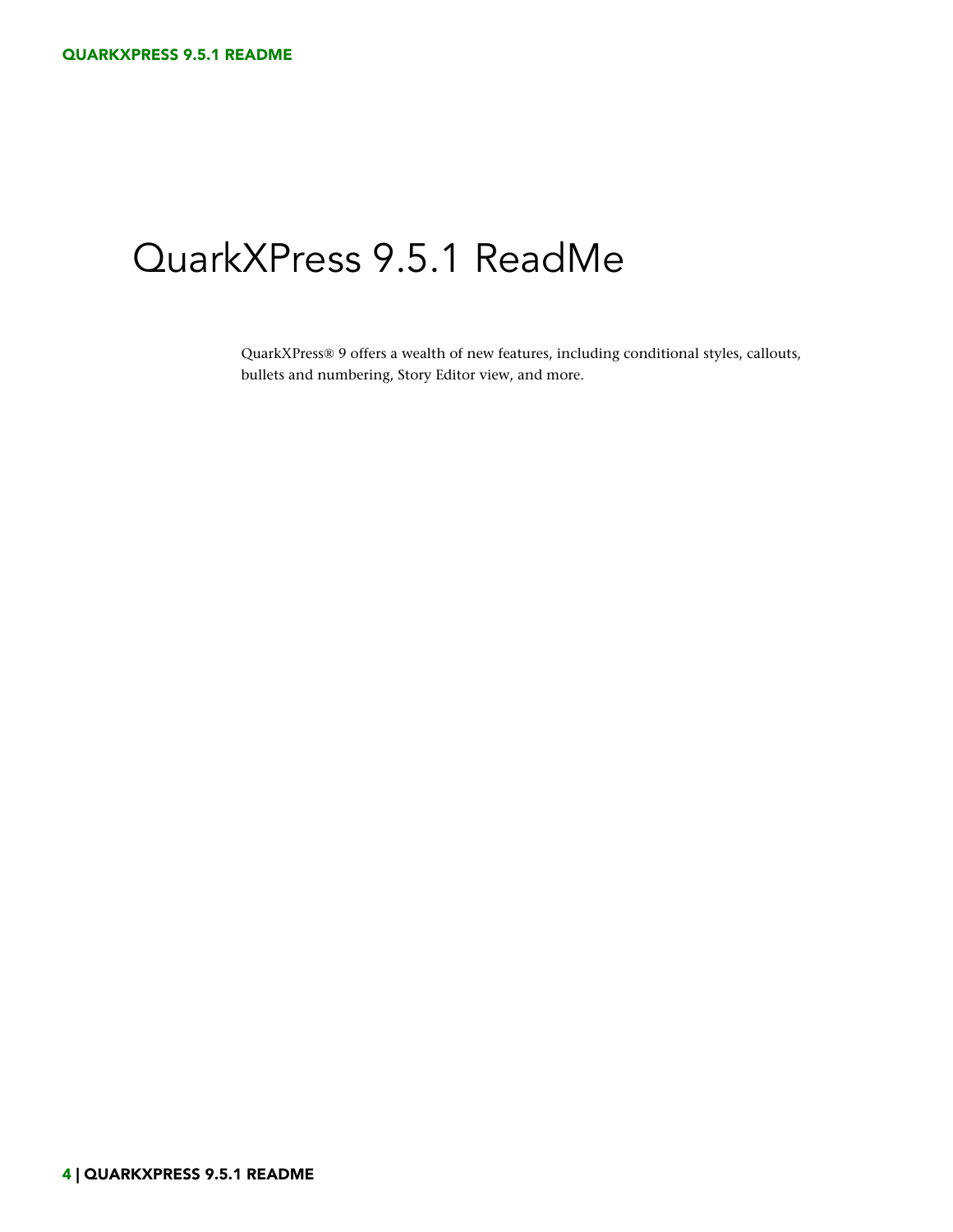### <span id="page-4-0"></span>System requirements

#### <span id="page-4-1"></span>System requirements: Mac OS

#### Software

- Mac OS® X 10.5.8 (Leopard®), Mac OS X 10.6.8 (Snow Leopard®), Mac OS X 10.7.x (Lion™), Mac OS X 10.8.x (Mountain Lion™), or later
- Tested on Citrix

#### Hardware

- Mac® Intel® processor
- 2GB RAM (1GB minimum)
- 2GB hard disk space

#### **Optional**

- An Internet connection for activation
- <span id="page-4-2"></span>• DVD-ROM drive for installation from DVD (not required for installation from download)

#### System requirements: Windows

#### Software

- Microsoft® Windows® XP (Service Pack 2 or 3), Windows Vista® Business or Ultimate, or Windows 7 SP1 Business or Ultimate
- Microsoft .NET Framework 3.5 SP1
- Tested on Citrix

#### **Hardware**

- 2GB RAM (1GB minimum)
- 1GB hard disk space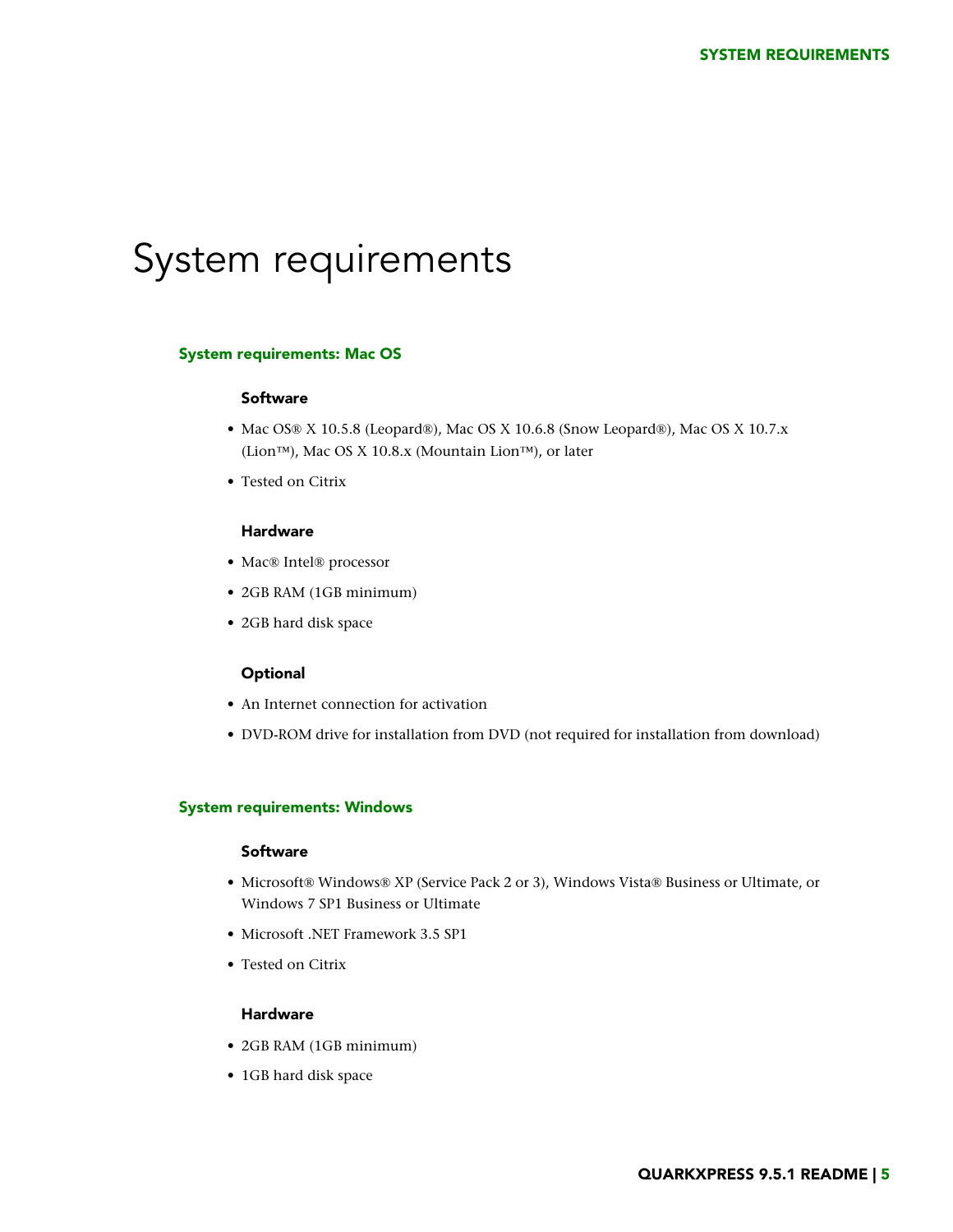#### SYSTEM REQUIREMENTS

• Supports 32-bit and 64-bit

#### **Optional**

- An Internet connection for activation
- DVD-ROM drive for installation from DVD (not required for installation from download)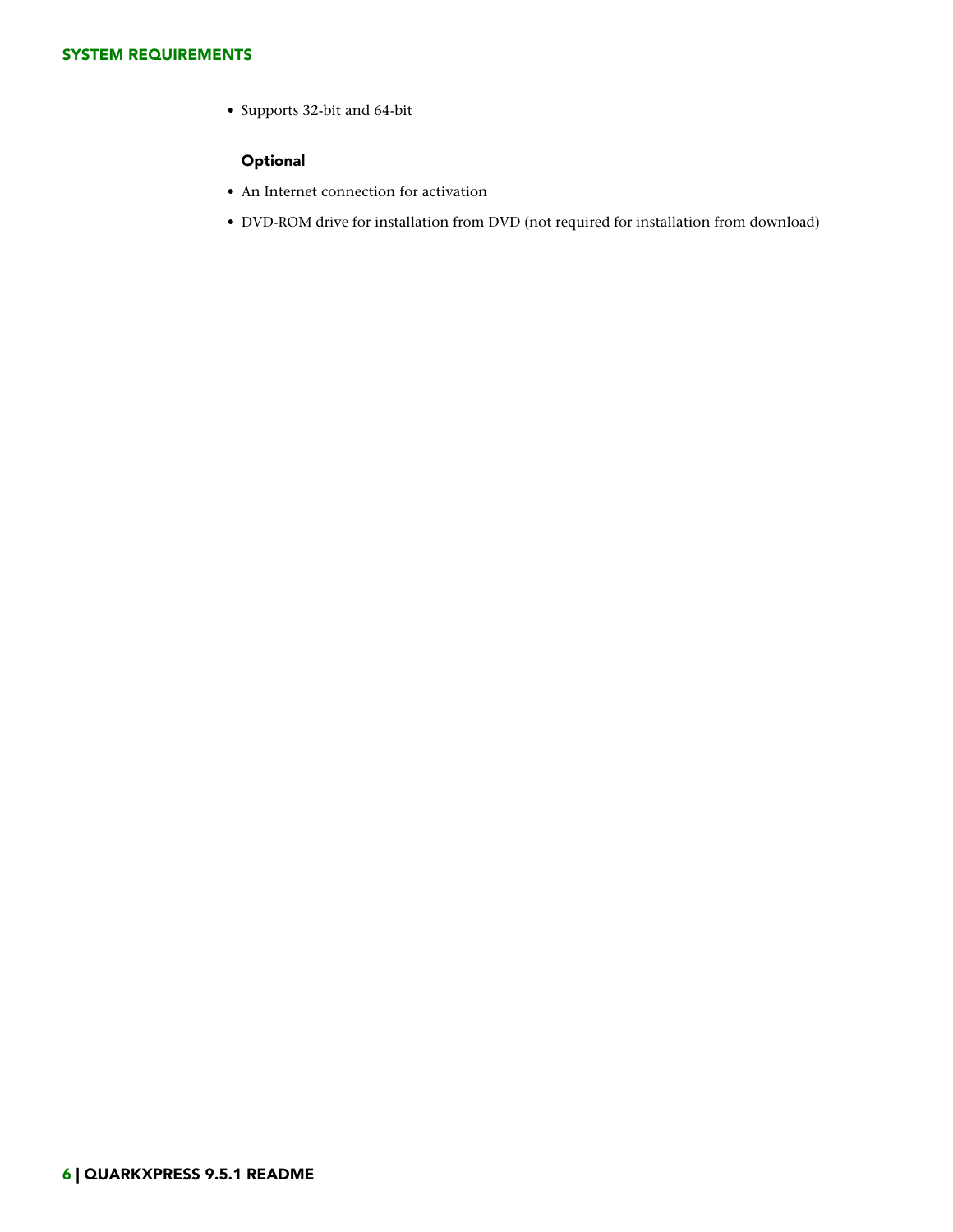### <span id="page-6-0"></span>Installing: Mac OS

To install QuarkXPress:

- 1 Disable any virus protection software. If you are concerned about a virus infecting your computer, run a virus check on the installer file, then disable your virus detection software.
- 2 Double-click the installer icon and follow the instructions on the screen.

#### <span id="page-6-2"></span><span id="page-6-1"></span>Performing a silent installation

The silent installation feature lets users install QuarkXPress on their computers over a network without having to follow step-by-step instructions. This feature is useful for large group installations when performing manual installations is cumbersome.

#### Preparing for silent installation: Mac OS

To enable Mac OS users to perform a silent installation on their computers, an administrator must make the following modifications:

- 1 Copy everything from the disc or disk image that contains the installer to an empty folder on the local hard disk.
- 2 Using the local copy of the installer, install QuarkXPress on the local hard disk. The installer creates a "setup.xml" file in the folder where the installer is located.
- <span id="page-6-3"></span>3 Share the folder that contains the installer and the "setup.xml" file with users who are licensed to install QuarkXPress.

#### Performing a silent installation: Mac OS

To perform a silent installation on Mac OS, an end user must follow these steps:

- 1 Copy the installer folder that contains the "setup.xml" file to your computer.
- 2 Double-click the QuarkXPress installer icon and follow the instructions on the screen.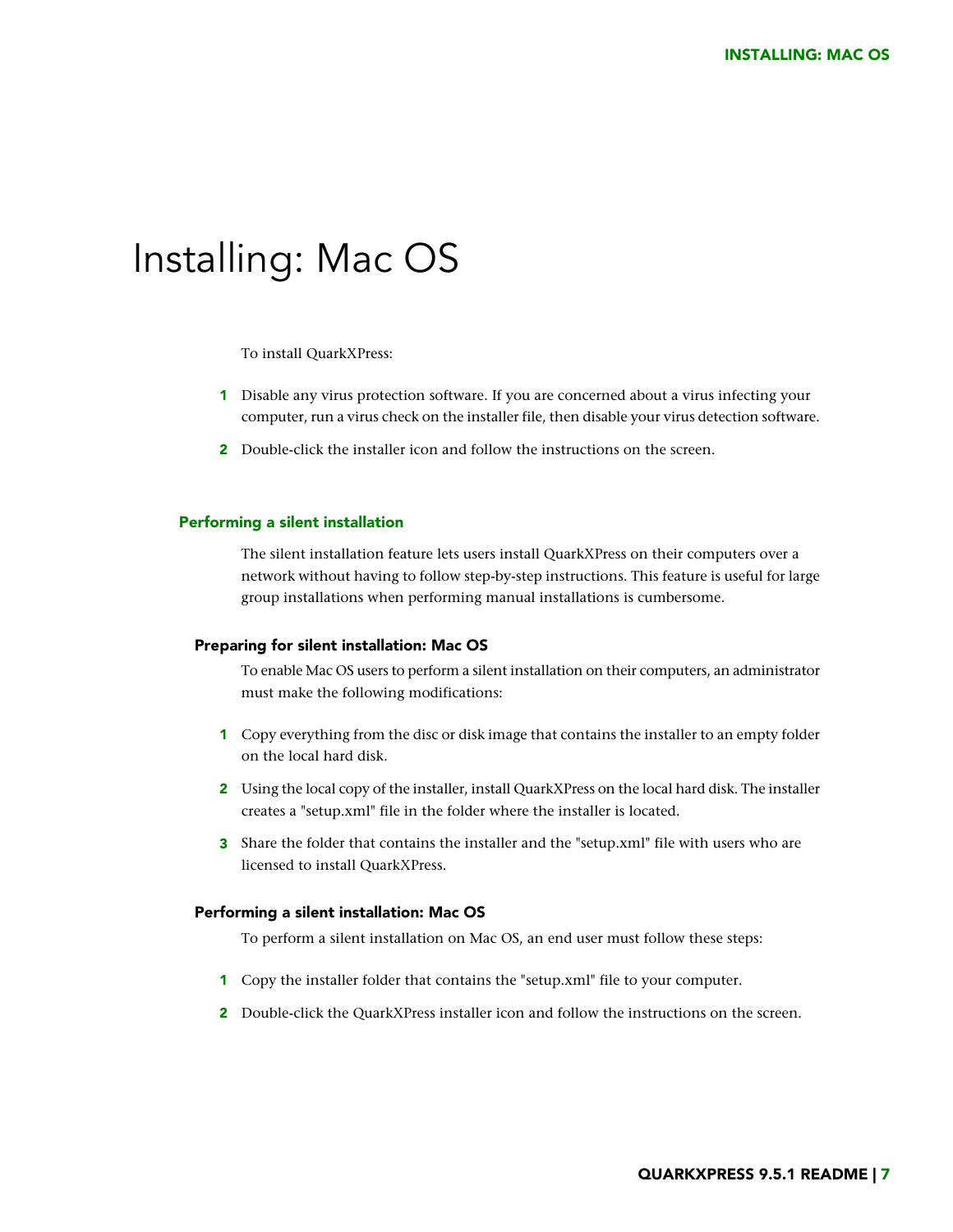#### <span id="page-7-0"></span>Adding files after installation: Mac OS

To add files after installation, double-click the installer icon. Use the **Custom Install** list to select the items to install.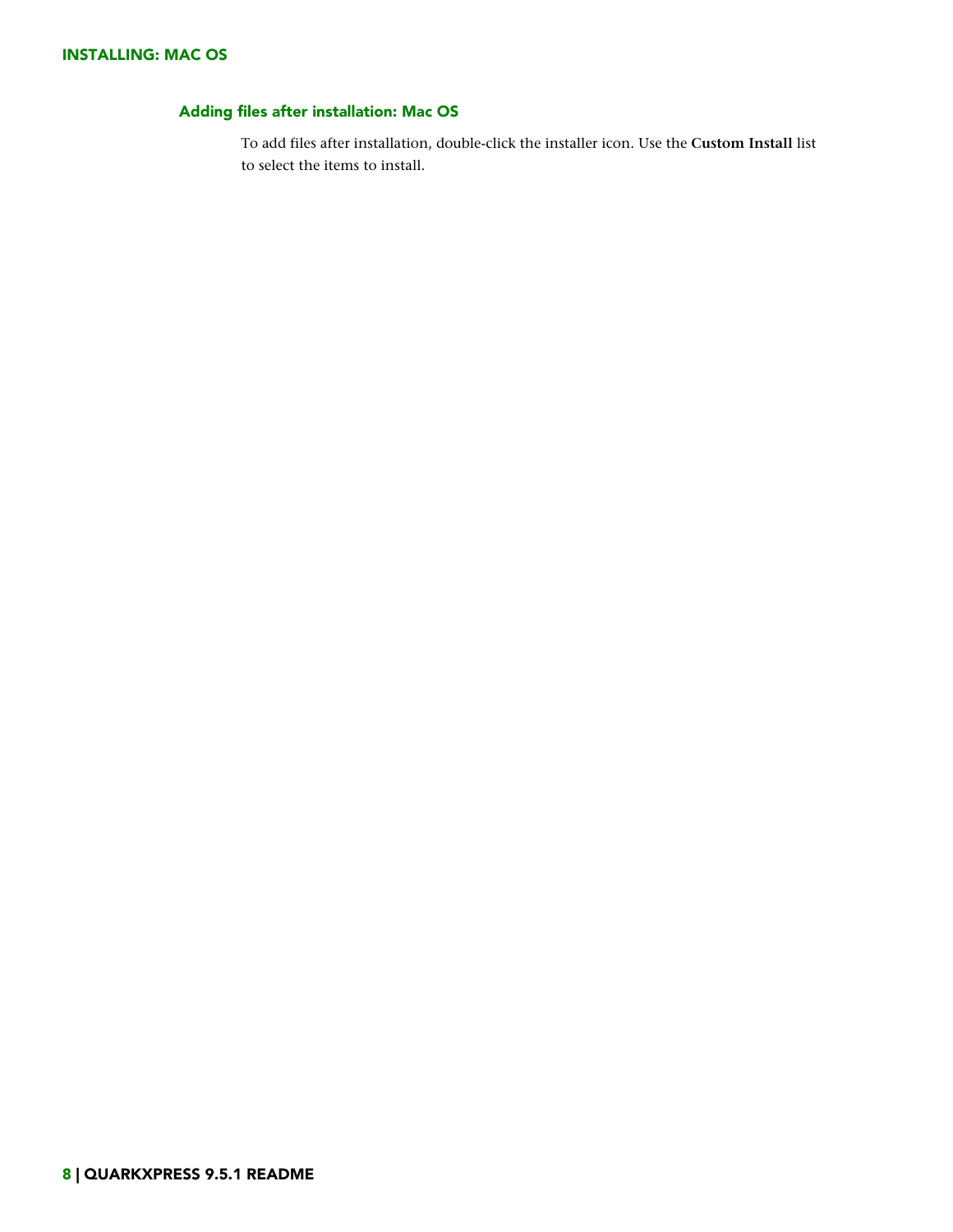### <span id="page-8-0"></span>Installing: Windows

To install QuarkXPress:

- 1 Disable any virus protection software. If you are concerned about a virus infecting your computer, run a virus check on the installer file, then disable your virus detection software.
- 2 Double-click the installer icon and follow the instructions on the screen.

#### <span id="page-8-2"></span><span id="page-8-1"></span>Performing a silent installation

The silent installation feature lets users install QuarkXPress on their computers over a network without having to follow step-by-step instructions. This feature is useful for large group installations when performing manual installations is cumbersome.

#### Preparing for silent installation: Windows

To enable Windows users to perform a silent installation on their computers, an administrator must make the following modifications:

- 1 Copy everything from the disc or disk image that contains the installer to an empty folder on the local hard disk.
- 2 Using the local copy of the installer, install QuarkXPress on the local hard disk. The installer creates a "setup.xml" file in the folder where the installer is located.
- <span id="page-8-3"></span>3 Open the "silent.bat" file in a text editor and make sure the path of the "setup.xml" file is in the first line as follows: '[network path of setup.exe file]' /s /v'/qn'
- 4 Share the folder that contains the installer and the "setup.xml" file with users who are licensed to install QuarkXPress.

#### Silent installation: Windows

To perform a silent installation on Windows, an end user must follow these steps:

- 1 Navigate to the shared folder that contains the "setup.xml" and "silent.bat" files.
- 2 Double-click the "silent.bat" file and follow the instructions on the screen.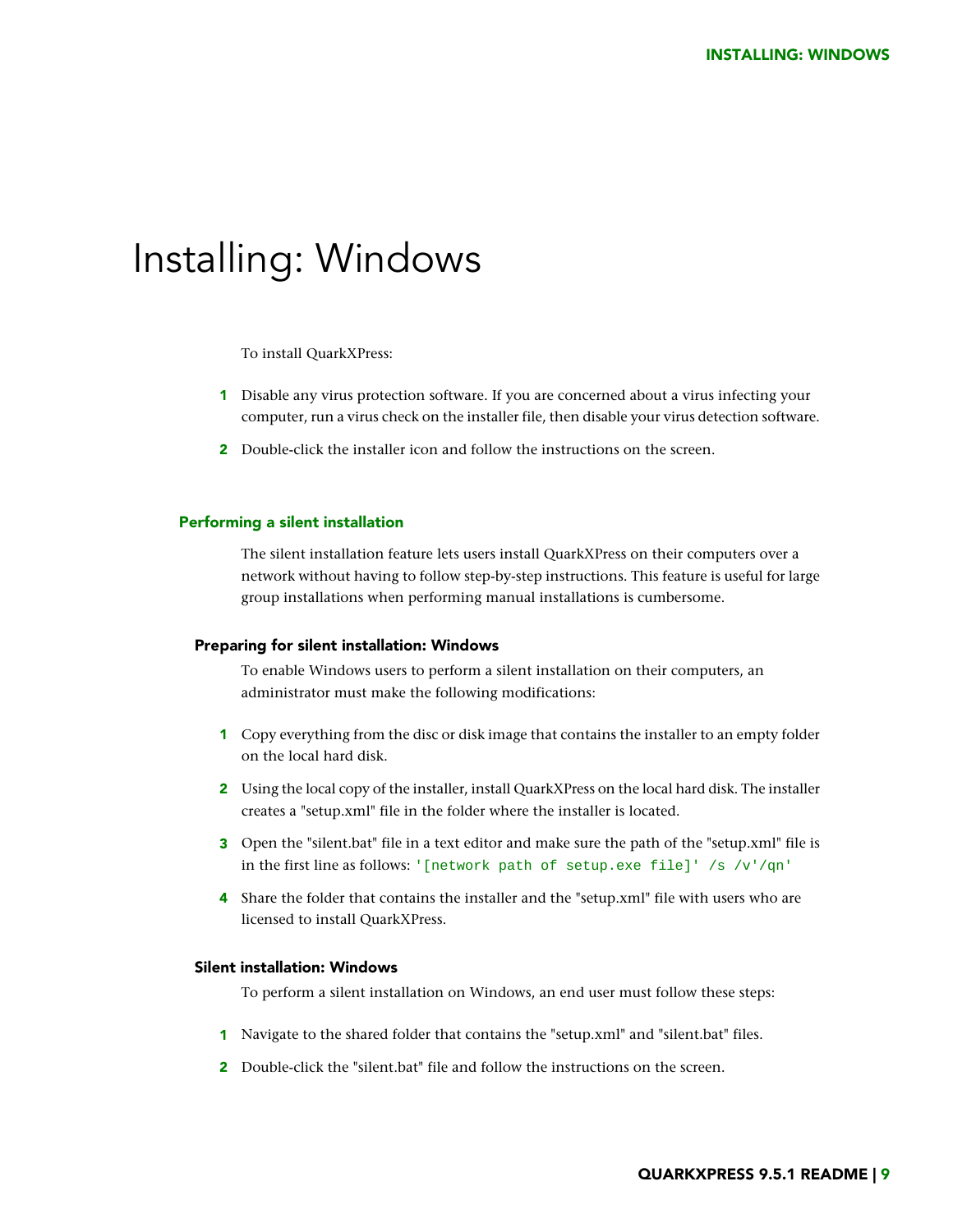#### INSTALLING: WINDOWS

#### <span id="page-9-0"></span>Adding files after installation: Windows

To add files after installation:

1 Double-click the "setup.exe" icon.

The **Setup** dialog box displays.

2 Click **Next**.

The **Program Maintenance** screen displays.

- Click **Modify** to choose the files to install. You can install new files or remove previously installed files.
- Click **Repair** to correct minor issues related to installed files. Use this option if you experience issues with missing or damaged files, shortcuts, or registry entries.
- 3 Click **Next**.
- If you clicked **Modify** in the previous dialog box, the **Custom Setup** screen displays. Make the appropriate modifications, then click **Next**. The **Ready to Modify the Program** screen displays.
- If you clicked **Repair** in the previous dialog box, the **Ready to Repair the Program** screen displays.
- 4 Click **Install**.
- 5 Click **Finish** when the system notifies you that the process is complete.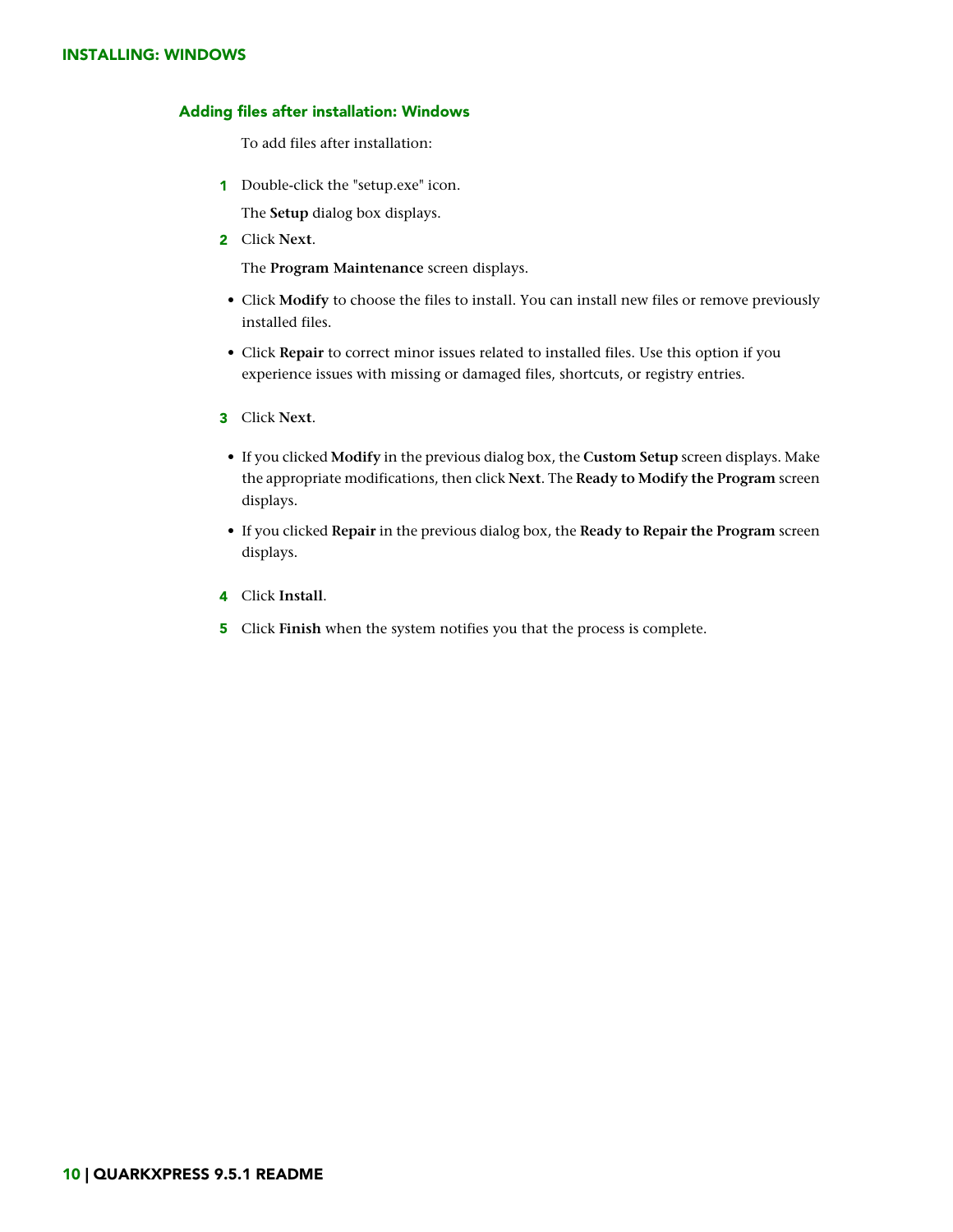# <span id="page-10-0"></span>Upgrading

To upgrade QuarkXPress to this version:

- 1 Disable any virus protection software. If you are concerned about a virus infecting your computer, run a virus check on the installer file, then disable your virus detection software.
- 2 Double-click the installer icon and follow the instructions on the screen.
- 3 When the **Validation Code** screen displays, choose **Upgrade** from the **Installation Type** drop-down menu. If you have your upgrade validation code, enter it in the **Enter your validation code** fields. If you do not have an upgrade validation code, click **Get validation code** to go to the Quark Web site, follow the instructions on the screen to get the validation code, and then enter the validation code in the **Enter your validation code** fields.
- 4 Click **Continue** and follow the instructions on the screen.
- The installer installs a new copy of QuarkXPress. It does not replace the earlier version.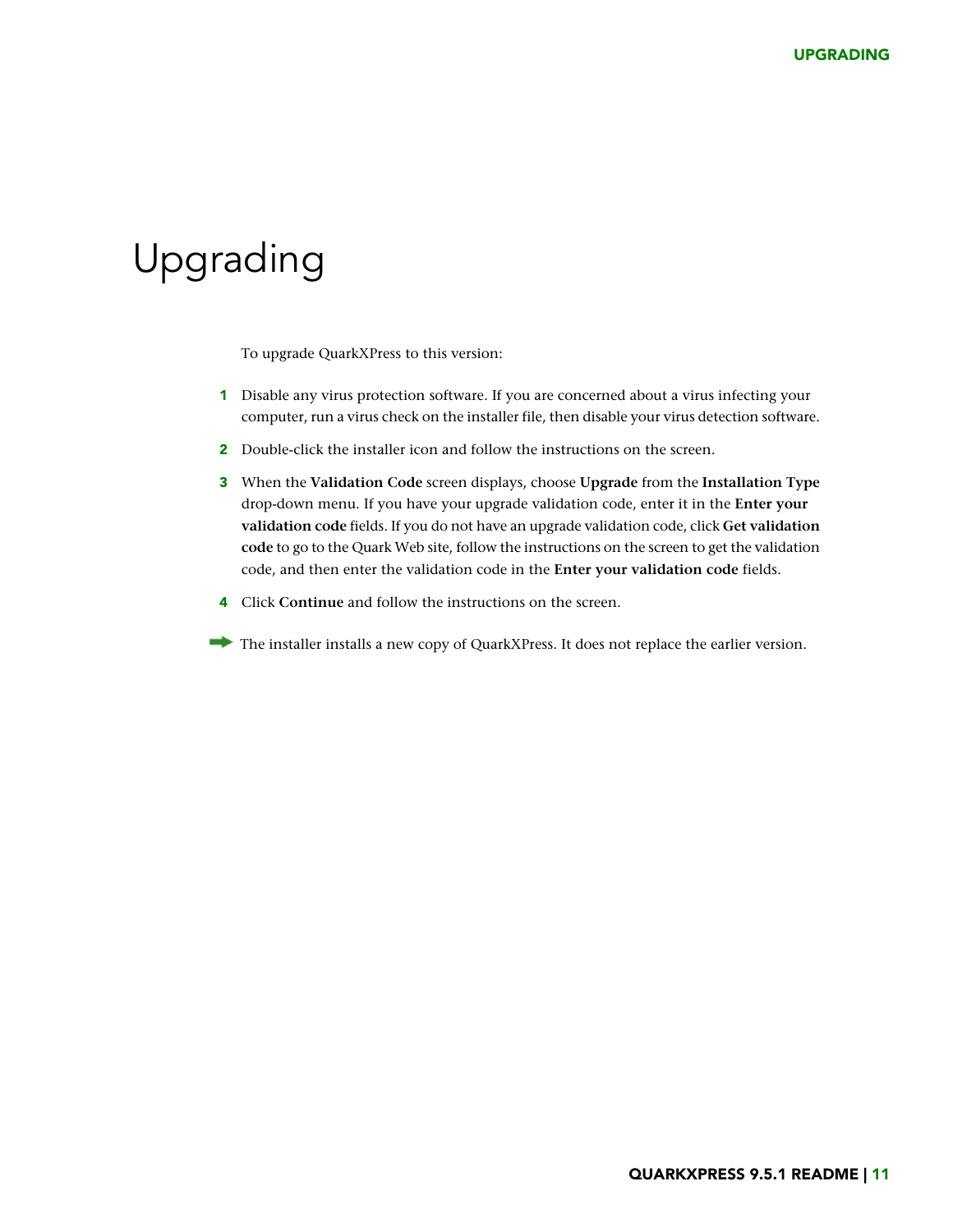# <span id="page-11-0"></span>Updating

The installer will update earlier versions of QuarkXPress 9.x to this version. To update QuarkXPress:

- 1 Disable any virus protection software. If you are concerned about a virus infecting your computer, run a virus check on the Installer and then disable your virus detection software.
- 2 Make a copy of the application folder on your hard drive to ensure that you have a working copy of the software if you encounter issues during the update.
- 3 Make sure the names of the application folder and the application have not changed since installation.
- 4 Double-click the Installer icon and follow the instructions on the screen.
- *Windows:* The installer locates your installed copy of QuarkXPress and updates it to this version.
- *Mac OS:* If your installed copy of QuarkXPress is in the default location, the installer updates it. If your installed copy of QuarkXPress is not in the default location and you want to update it, click the **Customize** button when it displays, click in the **Location** column for the application, choose **Other**, and navigate to the location of the existing installation.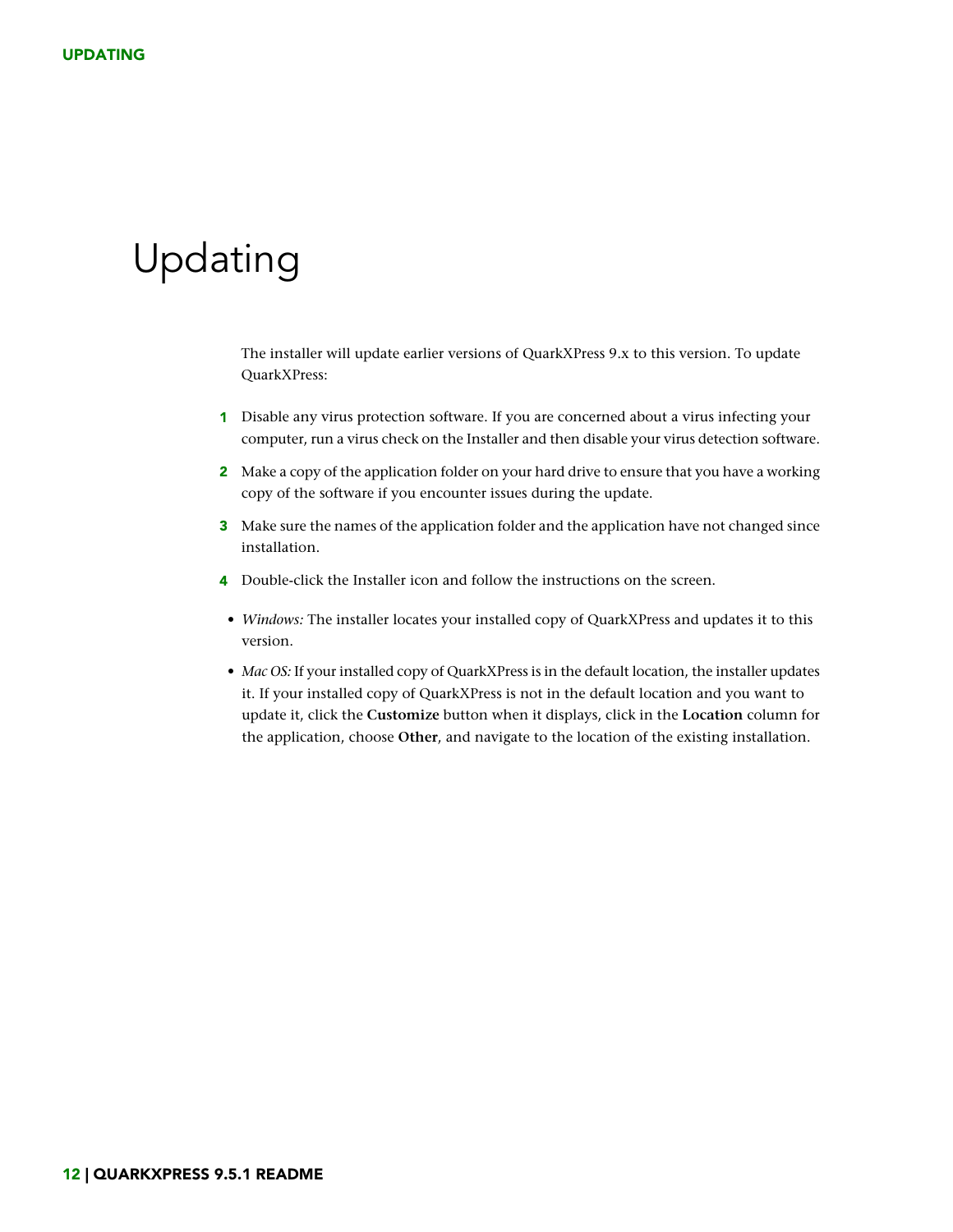### <span id="page-12-0"></span>Installing or upgrading with QLA

Quark® License Administrator (QLA) is software that manages licensed Quark products. If you purchased an educational site license or a commercial site license, you most likely received a QLA CD-ROM when you purchased QuarkXPress. QLA must be installed on your network before you install QuarkXPress.

If QLA is already installed and you are installing QuarkXPress, the **License Server Details** dialog box displays after you enter your registration information. Before proceeding, verify that you have the information you need to enter values in the following fields:

- **License Server Host Name or IP Address**: Enter the IP address or server name for the server you have designated as the license server. The license server handles requests from license clients.
- **License Server Port**: Enter the value for the license server port. This number is determined when the QLA software is registered online. The license server port is the port through which license server requests flow.
- **Backup License Server Host Name or IP Address**: Enter the IP address or server name for the server you have designated as the backup license server.
- **Backup License Server Port**: Enter the value for the backup license server port.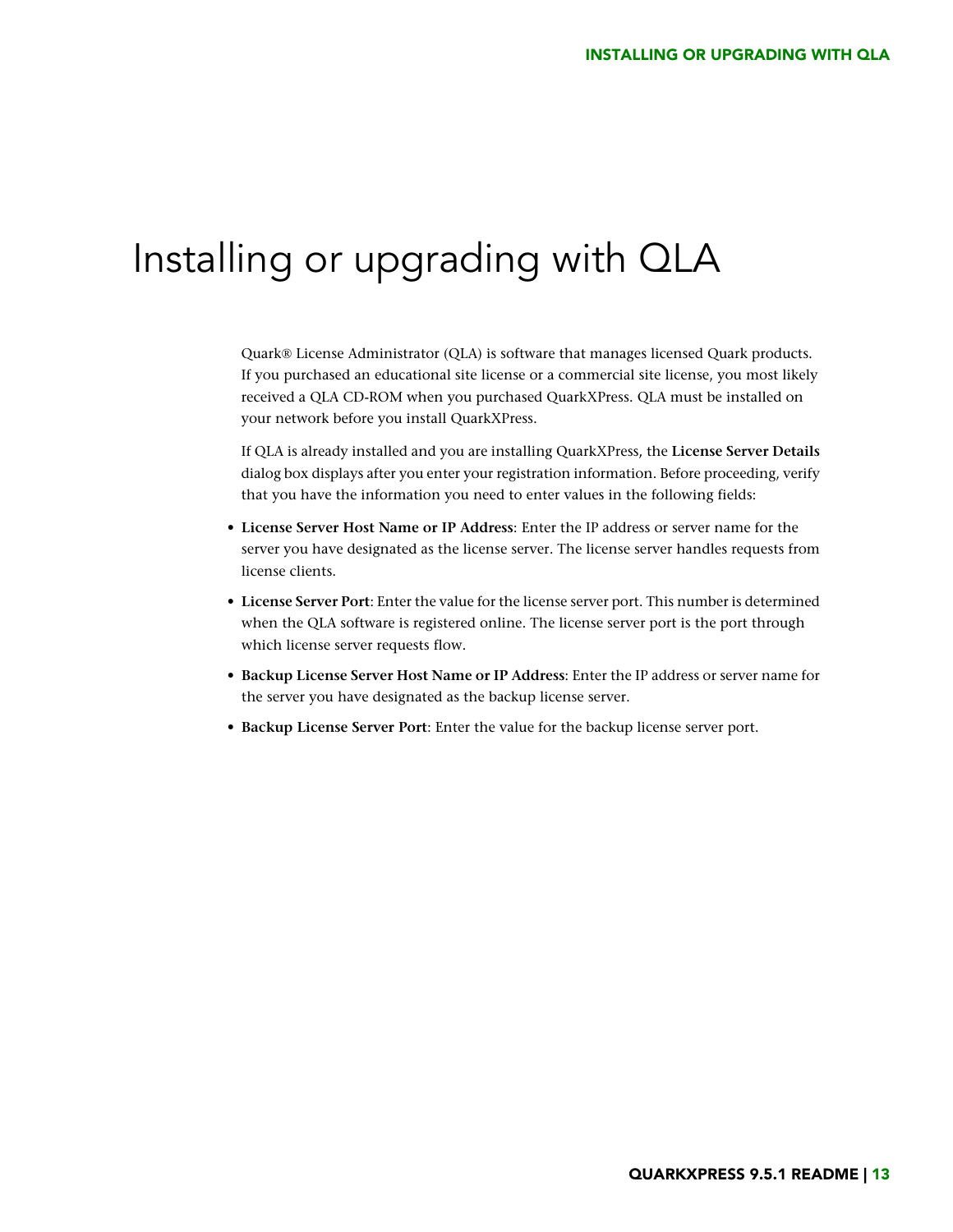# <span id="page-13-0"></span>Registering

To register your copy of the application, visit the "Online registration" page of the Quark Web site (see *[Contacting Quark](#page-18-0)*). If you cannot register online, see *[Contacting Quark](#page-18-0)* for contact information.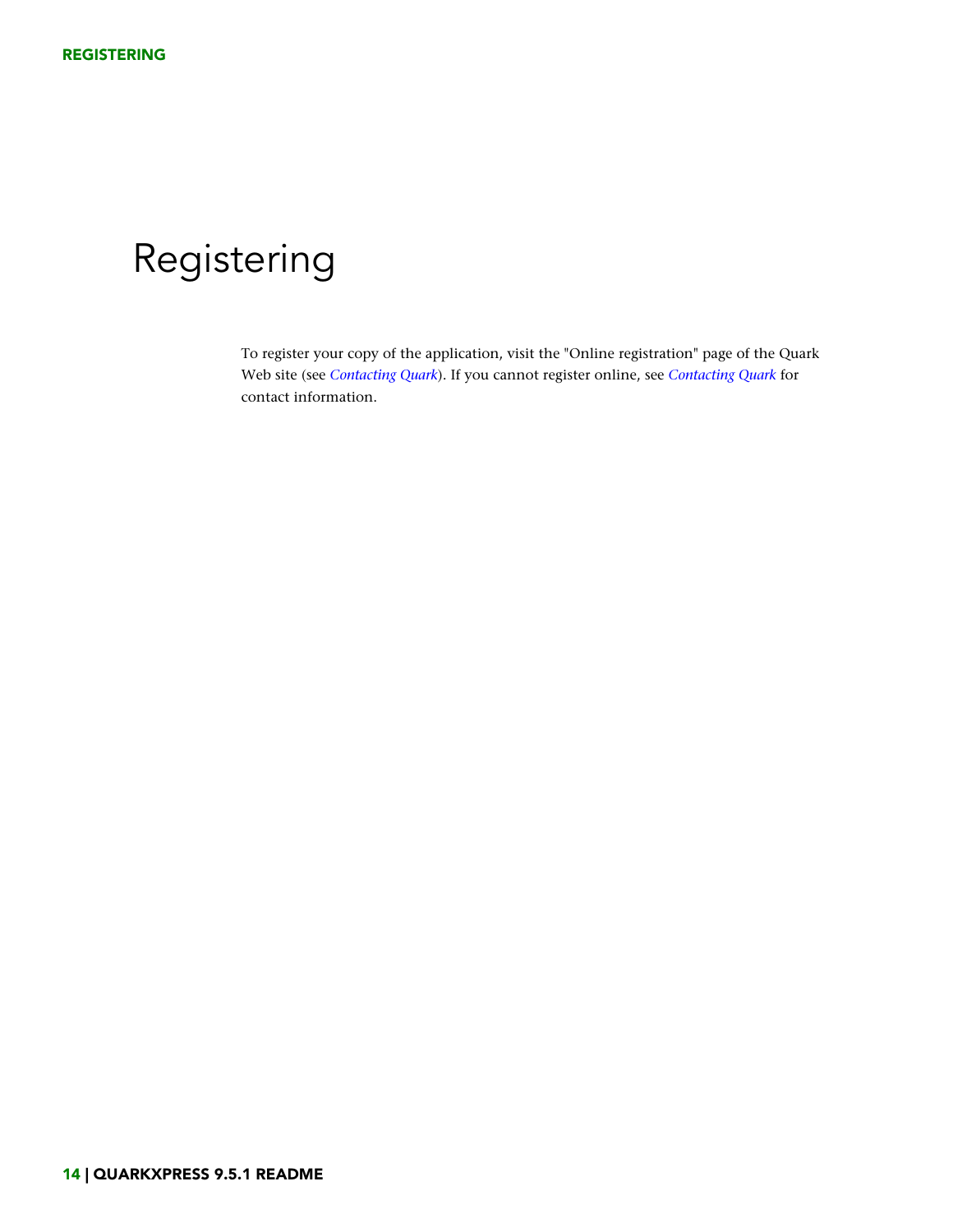### <span id="page-14-0"></span>Activating

If you have a single-user copy of QuarkXPress, you must activate it. To activate QuarkXPress when you launch it, click **Activate Now**.

If you do not want to activate QuarkXPress when you launch it, click **Continue**.QuarkXPress presents the option to activate it each time you launch the application until you activate it.

If you do not activate QuarkXPress, you can use it for 30 days after installation; after 30 days, the product runs in demonstration mode and must be activated before it will run as a full version.

If you cannot activate online, see *[Contacting Quark](#page-18-0)* for contact information.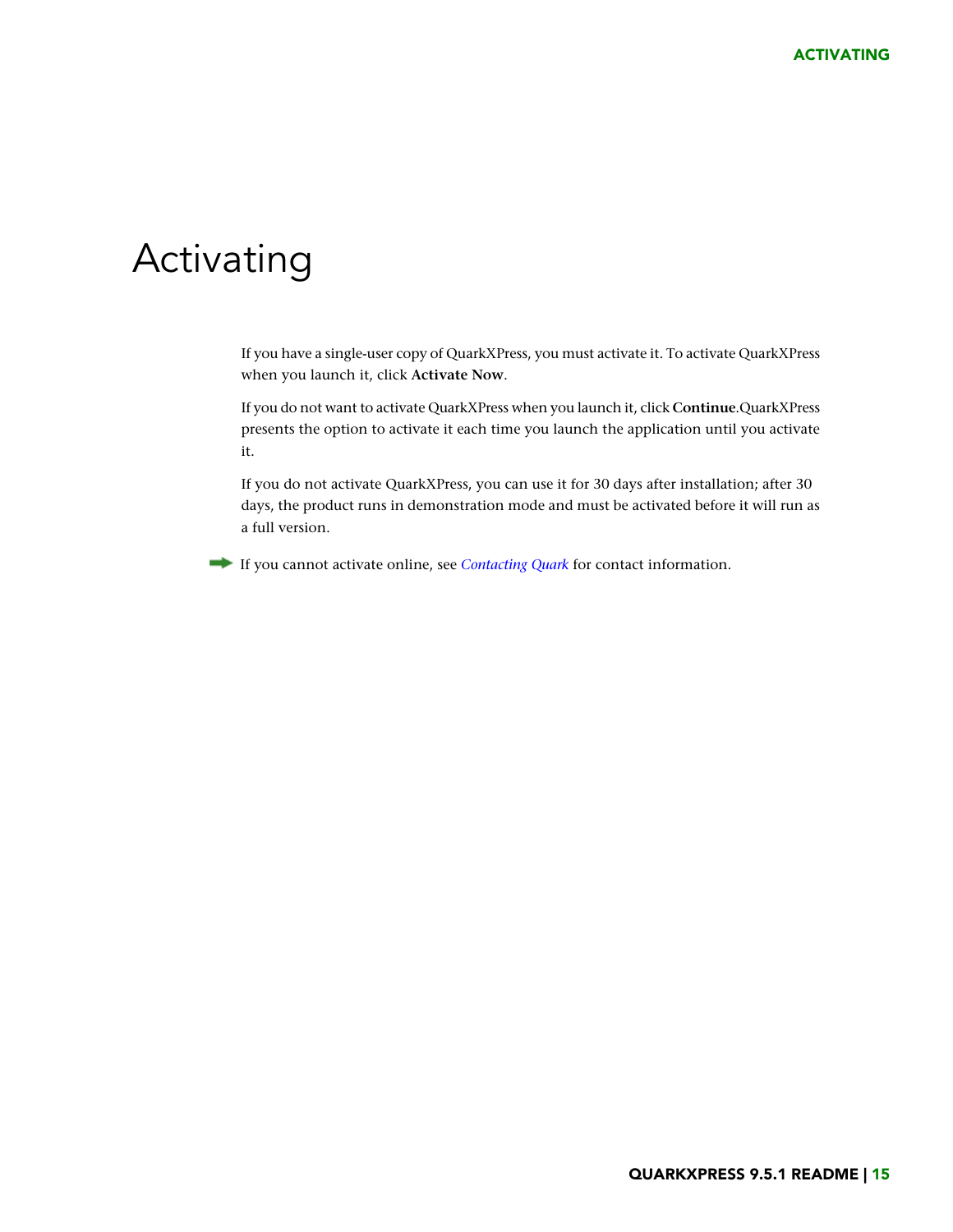### <span id="page-15-0"></span>Uninstalling

If the uninstaller detects a running instance of the application, an alert displays. Close the application before you begin to uninstall.

#### <span id="page-15-1"></span>Uninstalling: Mac OS

To uninstall QuarkXPress, open the "Applications" folder on your hard drive (or the folder in which QuarkXPress was installed) and drag the QuarkXPress folder to the trash.

#### <span id="page-15-2"></span>Uninstalling: Windows

To uninstall QuarkXPress:

- 1 Choose **Start > All Programs > QuarkXPress > Uninstall**.
- 2 Click **Yes**. The uninstaller gathers the information necessary for uninstalling and then an alert displays to notify you that the contents of the QuarkXPress application folder will be deleted.
- 3 Click **Yes** to continue or **No** to cancel.
- You can also uninstall by running the installer again.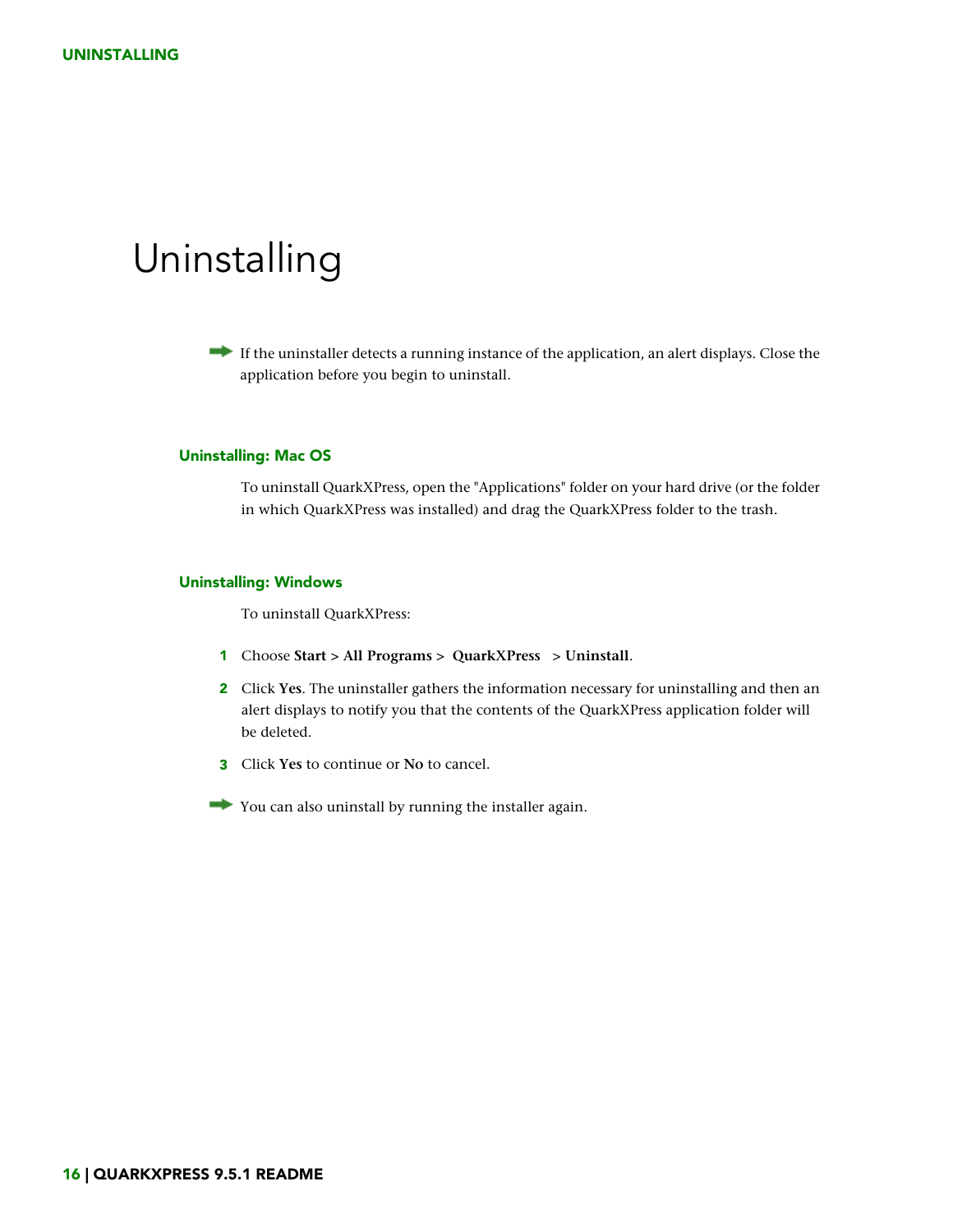### <span id="page-16-0"></span>Changes in this version

#### New Features

Beginning with version 9.5, App Studio switched from the proprietary AVE format to the industry-standard HTML5 format. For an in-depth description of the new App Studio, see *A Guide to App Studio 9.5*.

Version 9.5 of QuarkXPress included bug fixes and the following new features.

- You can now export reflow articles in Kindle format. For more information, see "Exporting in Kindle format" in *A Guide to QuarkXPress*.
- You can now control whether odd-numbered pages are allowed on the left (in left-to-right layouts) and whether even-numbered pages are allowed on the right (in right-to-left layouts) in facing-page layouts. This control is located in the **New Project**, **New Layout**, and **Layout Properties** dialog boxes.
- The DIC color library has been updated.

Version 9.5.1 of QuarkXPress included bug fixes and the following new features.

- When uploading layouts to App Studio, you can now use custom fonts, if they are in the TTF or OTF format. These will be embedded when uploading and therefore can be displayed within your app. If you are embedding large font files, this will increase the file size of your app content substantially.
- When creating the HTML, the resulting files are now substantially smaller, 50% or more, as QuarkXPress now uses several optimization methos to avoid uploading images multiple times and using a smart way to decide whether the JPG or PNG fomat is smaller.
- The actions for buttons now feature a new **Open Action**. Using this action, you can now open files and display them within your app. This must be a format that the device understand how to display. For example, you can open a PDF file and display that within your app on devices that support PDF.
- Multiple missing digital files can now be updated all at once using the **Usage** dialog.
- Anchored boxes can now contain enrichments.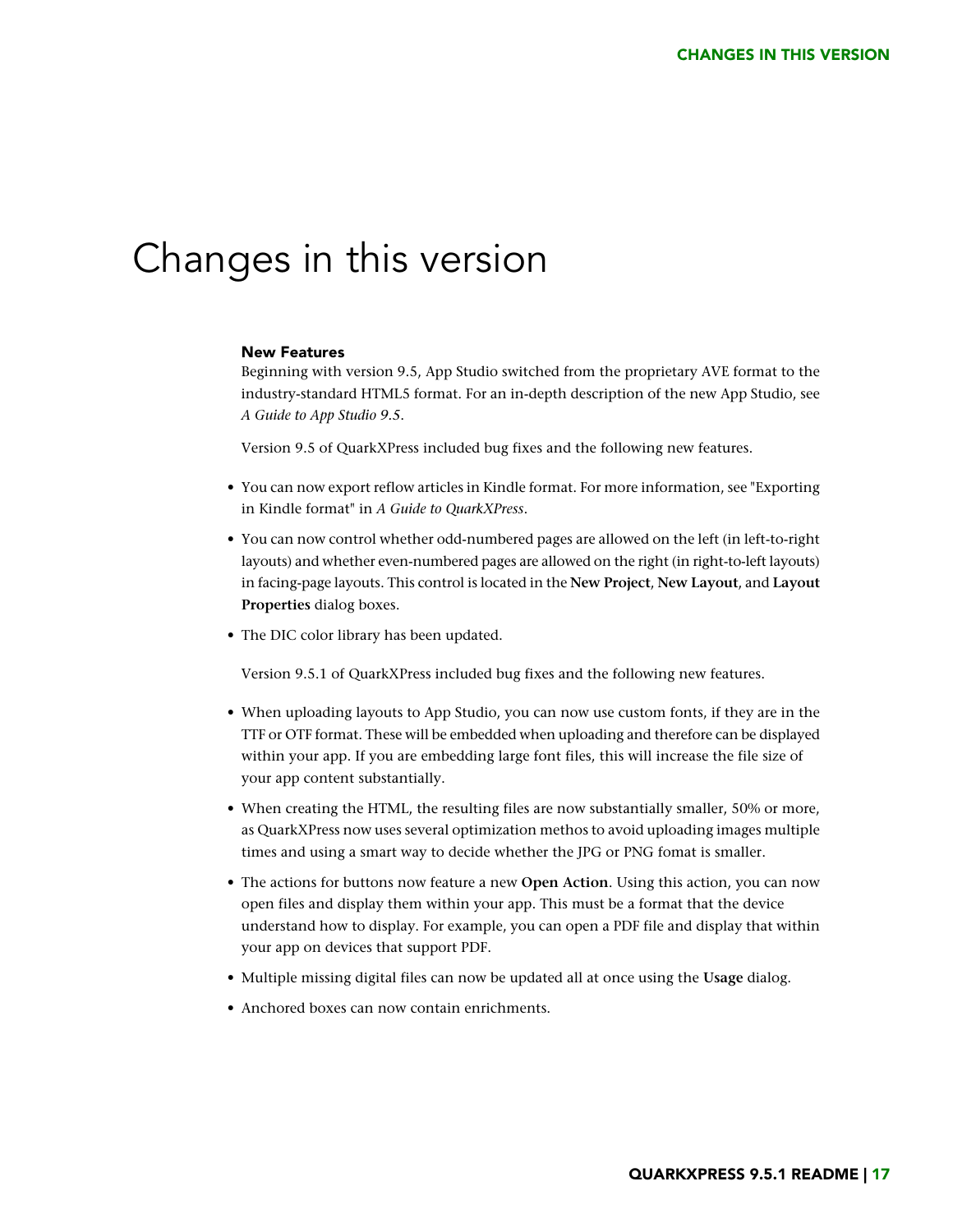# <span id="page-17-0"></span>Known and resolved issues

For lists of known issues and resolved issues in this version of the software, visit the Quark Web site at *[www.quark.com](http://www.quark.com)*, *[euro.quark.com](http://euro.quark.com)*, or *[japan.quark.com](http://japan.quark.com)*. Product documentation, including lists of known and resolved issues, is available under **Support > Product Documentation**.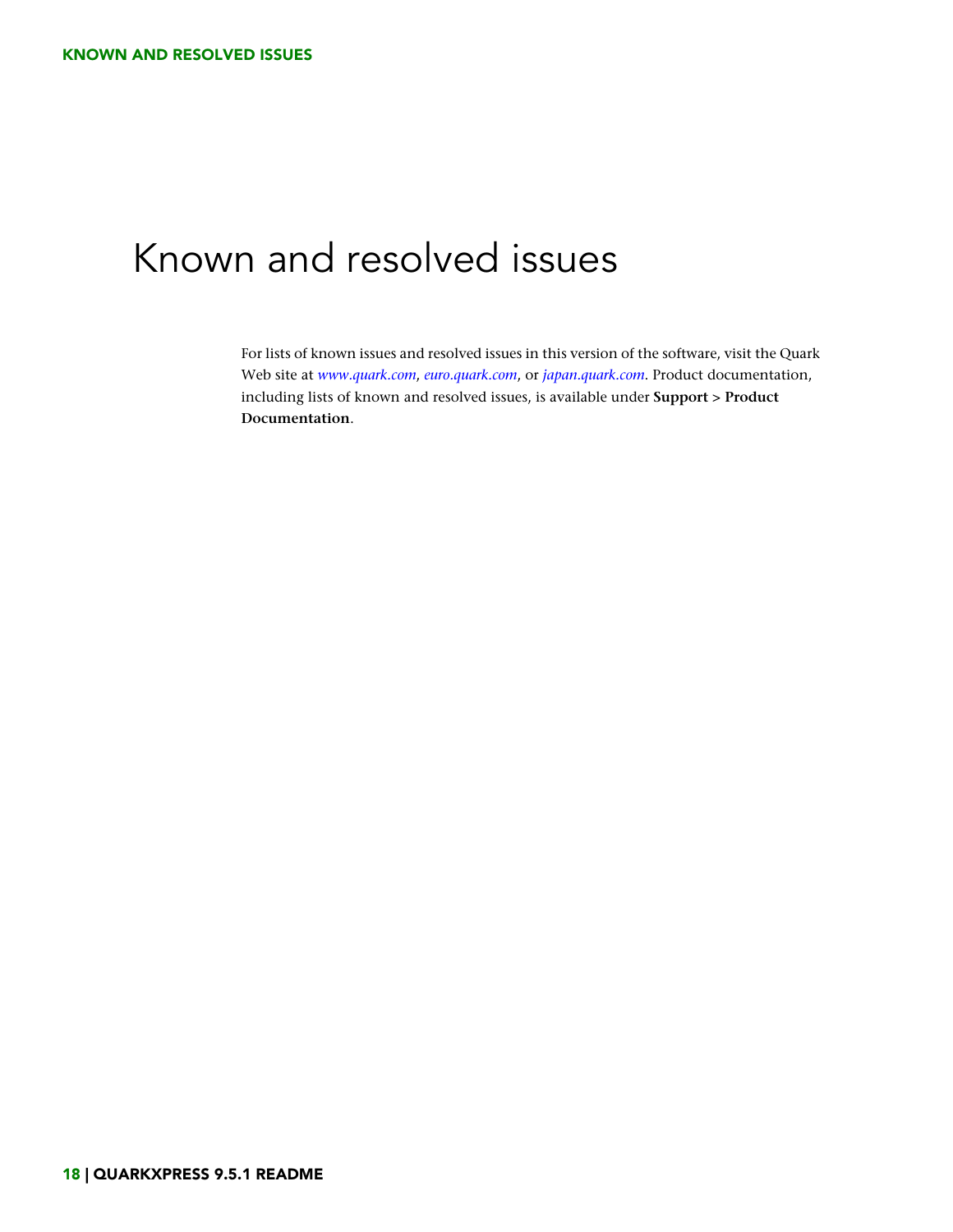### <span id="page-18-0"></span>Contacting Quark

If you have questions about installing, configuring, or using this software, please contact Quark Software Inc.

#### <span id="page-18-1"></span>In the Americas

For technical support, please use our free live online chat at *[support.quark.com](http://support.quark.com)*, call the incident-based support line at 800.676.4575 between 12:00 a.m. Monday and 6:00 p.m. Friday (Mountain Time), or send an e-mail message to *[techsupp@quark.com](mailto:techsupp@quark.com)*.

For product information, please visit the Quark Web site at *[www.quark.com](http://www.quark.com)*, or send an e-mail message to *[cservice@quark.com](mailto:cservice@quark.com)*.

#### <span id="page-18-2"></span>Outside the Americas

In Europe, technical support is available by live online chat at *[support.quark.com](http://support.quark.com)* or *[euro.quark.com](http://euro.quark.com)* and by phone between 8.30 and 17.30 Central European Time, Monday to Friday. Use one of the following local toll-free numbers:

- **Belgium:** 0800-77-296
- **Denmark:** 8088-7070
- **France:** 0800-91-3457
- **Germany:** 0800-180-0101
- **Ireland:** 1800-55-0241
- **Italy:** 800-87-4591
- **Luxembourg:** 8002-3861
- **The Netherlands:** 0800-022-7695
- **Norway:** 800-1-4398
- **Spain:** 800-1-4398
- **Sweden:** 020-790-091
- **Switzerland:** 0800-55-7440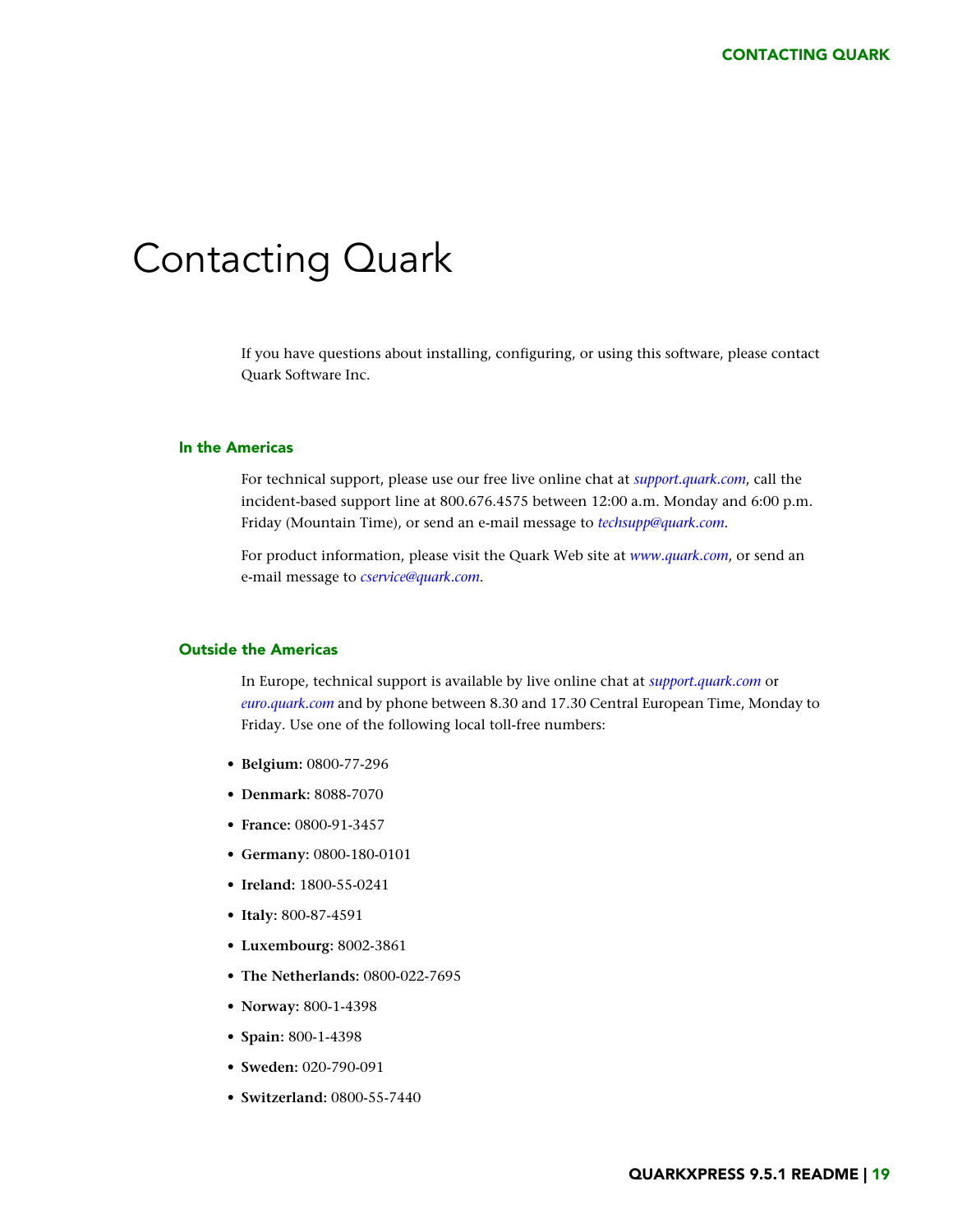#### CONTACTING QUARK

• **UK and Ireland:** 0808-101-7082

In some cases, a toll-free number may not be accessible via a mobile device. In such cases, please use a land line.

For e-mail support in Europe, use live online chat or one of the following addresses:

- **English:** *[eurotechsupp@quark.com](mailto:eurotechsupp@quark.com)*
- **German:** *[techsupportde@quark.com](mailto:techsupportde@quark.com)*
- **French:** *[techsupportfr@quark.com](mailto:techsupportfr@quark.com)*
- **Italian:** *[techsupportit@quark.com](mailto:techsupportit@quark.com)*
- **Spanish:** *[techsupportes@quark.com](mailto:techsupportes@quark.com)*

In Australia, please use live online chat or call 1 800.670.973 between 10:00 a.m. and 7:00 p.m. Sydney Time (AEST), Monday through Friday, or send an e-mail message to *[austechsupp@quark.com](mailto:austechsupp@quark.com)*.

In Japan, please use live online chat or call (03) 3476–9440 (Monday through Friday, 10:00 am – 12:00 pm and 1:00 pm – 5:00), send a fax to (03) 3476–9441, or visit the Japanese Quark Web site at *[japan.quark.com](http://japan.quark.com)*.

In countries not listed above, please use live online chat or contact your Quark Full Service Distributor for technical support. For a list of Quark Full Service Distributors, visit the Quark Web site at *[www.quark.com](http://www.quark.com)*, *[euro.quark.com](http://euro.quark.com)*, or *[japan.quark.com](http://japan.quark.com)*.

For product information, please visit the Quark Web site at *[euro.quark.com](http://euro.quark.com)* or *[japan.quark.com](http://japan.quark.com)*, or send an e-mail message to one of the following addresses:

- **English:** *[eurocservice@quark.com](mailto:eurocservice@quark.com)*
- **German:** *[custservice.de@quark.com](mailto:custservice.de@quark.com)*
- **French:** *[custservice.fr@quark.com](mailto:custservice.fr@quark.com)*
- **Italian:** *[custservice.it@quark.com](mailto:custservice.it@quark.com)*
- **Spanish:** *[custservice.es@quark.com](mailto:custservice.es@quark.com)*